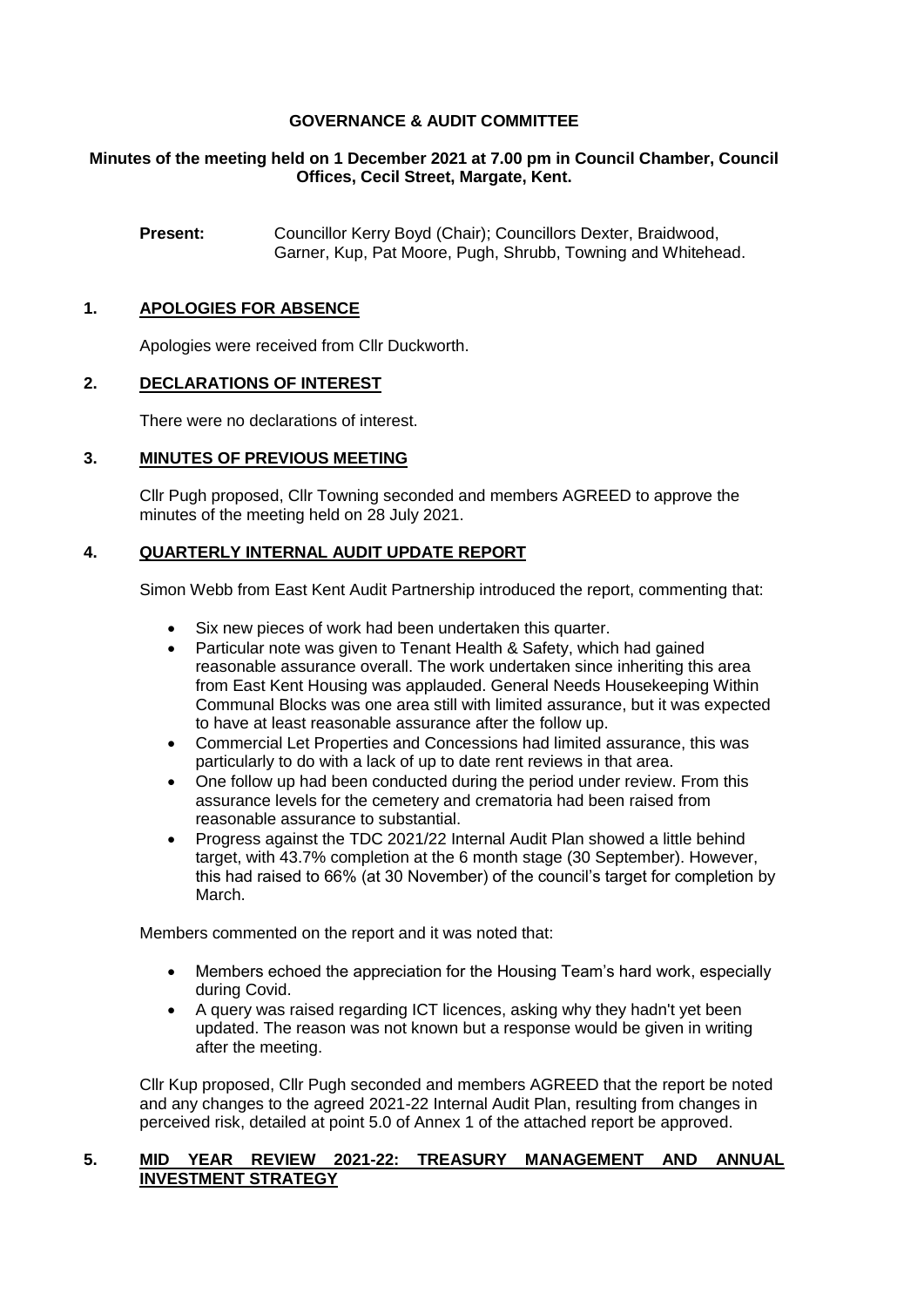The Director of Finance, Chris Blundell, introduced the report, noting that:

- This report was put before Cabinet on 16 November and, subject to any comments from the committee, would be taken to the next meeting of Full Council.
- There were no foreseen issues with meeting the targets approved in February.
- It was considered unlikely that TDC would spend the full revised budget this year.
- The budget had increased from 22 million pounds to 31 million for the Capital Program. However, the majority of that increase had come from grants and therefore there had only been a modest increase in borrowing.
- There were 54 million pounds worth of investments at the midpoint of the year. These were low risk and low return investments.
- There were 20 million pounds of external borrowing at the mid-year point and no new borrowing undertaken during the first half of the year. 4 million pounds had been repaid during the year so far.
- The borrowing position of the Council would be looked at further during the second half of the year; considering whether to take on more debt earlier than planned due to the forecast increase in interest rates.

During discussion it was noted that:

- In addition to the 4 million pounds already paid off, there would be another c.4 million to pay this year. It was deemed likely that TDC would re-finance that debt and take on additional borrowing at that point.
- Only a small proportion of TDC's debt would be coming to maturity in the next 5 years.
- Historically the Council had tended to use cash balances to fund capital schemes. However, due to a projection of rising interest rates, in the near future officers would look into taking on more debt.
- No borrowing had been set aside for the office accommodation or toilet improvement schemes. The plans were that they would be financed through the disposal of related assets.
- Borrowing to fund the toilet scheme would require finding revenue budgets and/or cash reserves to pay back the debt and as such would not be feasible.
- A toilet strategy was in consultation at the moment with a view to addressing various methods for the refurbishment of toilets.
- Discussions had taken place concerning Thanet's contribution to Thanet Parkway Railway Station, with the view that it should be proportionate to the KCC contribution. The actual figure would be unknown until nearer the end of the project (spring next year).

Cllr Pugh proposed, Cllr Towning seconded and members AGREED to recommend this report and annexes, including the prudential and treasury indicators that were shown and the proposed changes to the 2021-22 Treasury Management Strategy Statement, to Full Council.

#### **6. TREASURY MANAGEMENT STRATEGY STATEMENT, MINIMUM REVENUE PROVISION POLICY STATEMENT AND ANNUAL INVESTMENT STRATEGY FOR 2022-23**

Chris Blundell presented the report with the following comments:

 The capital expenditure plan totals c.70 million pounds over the medium term. This would be funded primarily from grants and some from HRA reserves. TDC would also need to borrow c.11 million pounds towards this.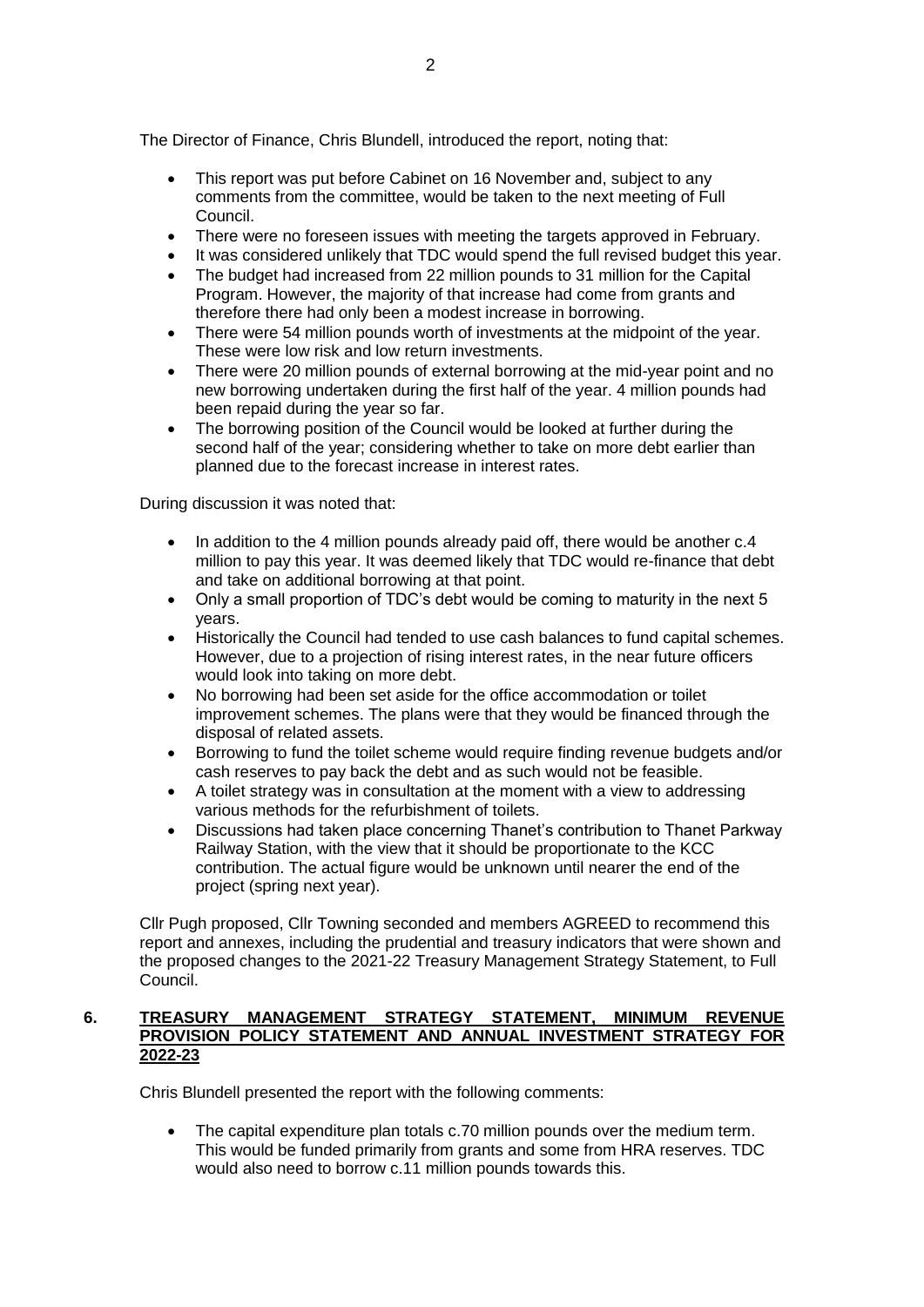- There were no major changes noted to the minimum revenue provision (the Council's policy for the re-payment of debt) and it would next go to Full Council.
- The gross debt for TDC was expected to increase, in line with the strategy.
- The authorised limit on debt is £126 000 000, beyond which Full Council would be consulted.
- Interest base rates were forecast to increase 0.25% per year until 2025.
- There is a limited scope of institutions that TDC would take on debt from, which were listed in the report.
- The Council's strategy for investment was focussed on managing risk and as such considered the credit worthiness of organisations carefully.
- Investments made were generally for less than one year and a limit of 5 million pounds was in place as a total that could be invested for longer than one year.

The Chair requested refresher training for Governance & Audit committee members in the next quarter. There were no other comments from members.

Cllr Kup proposed, Cllr Shrubb seconded and members AGREED to recommended this report and each of the key elements listed to Full Council, namely:

a. The Capital Plans, Prudential Indicators and Limits for 2022-23 to 2024-25, including the Authorised Limit Prudential Indicator;

b. The Minimum Revenue Provision (MRP) Policy;

c. The Treasury Management Strategy for 2022-23 to 2024-25 and the Treasury Indicators;

d. The Investment Strategy for 2022-23 contained in the Treasury Management Strategy, including the detailed criteria;

e. The Capital Strategy for 2022-23;

f. The Non-Treasury Investments Report for 2022-23.

#### **7. CORPORATE RISK MANAGEMENT - QUARTERLY UPDATE**

Mr Blundell introduced the review of corporate risks, making the following key points:

- The risk register was last brought to the committee in July 2021.
- Points of note since then include:
- There has been an increased risk for berths 4&5 of Ramsgate Port due to the need for an environmental impact assessment and potential costs associated with delays to the project. It was noted that the project is still forecast to come in on budget.
- There has been no change in risk score for cyber attacks. Officers are progressing with insurance coverage in this area.
- There is increased pressure for homelessness provision in the Council from both demand and the supply of properties that can be made available for temporary accommodation. This had been seen in a 0.5 million pound overspend on the budget this year.
- At the time of writing there was a reduced risk for Covid-19. It was commented that if this had been written more recently the risk would have remained high.
- The Environment Act new legislation has an unknown impact at the moment, but would be monitored closely.
- Lower scoring risks that were still being monitored by officers have been added to the report as requested by members.

During discussion is was noted that:

 The burial space, listed as a lower scoring risk, had a reduced score. Officers would come back to members with reasons for this.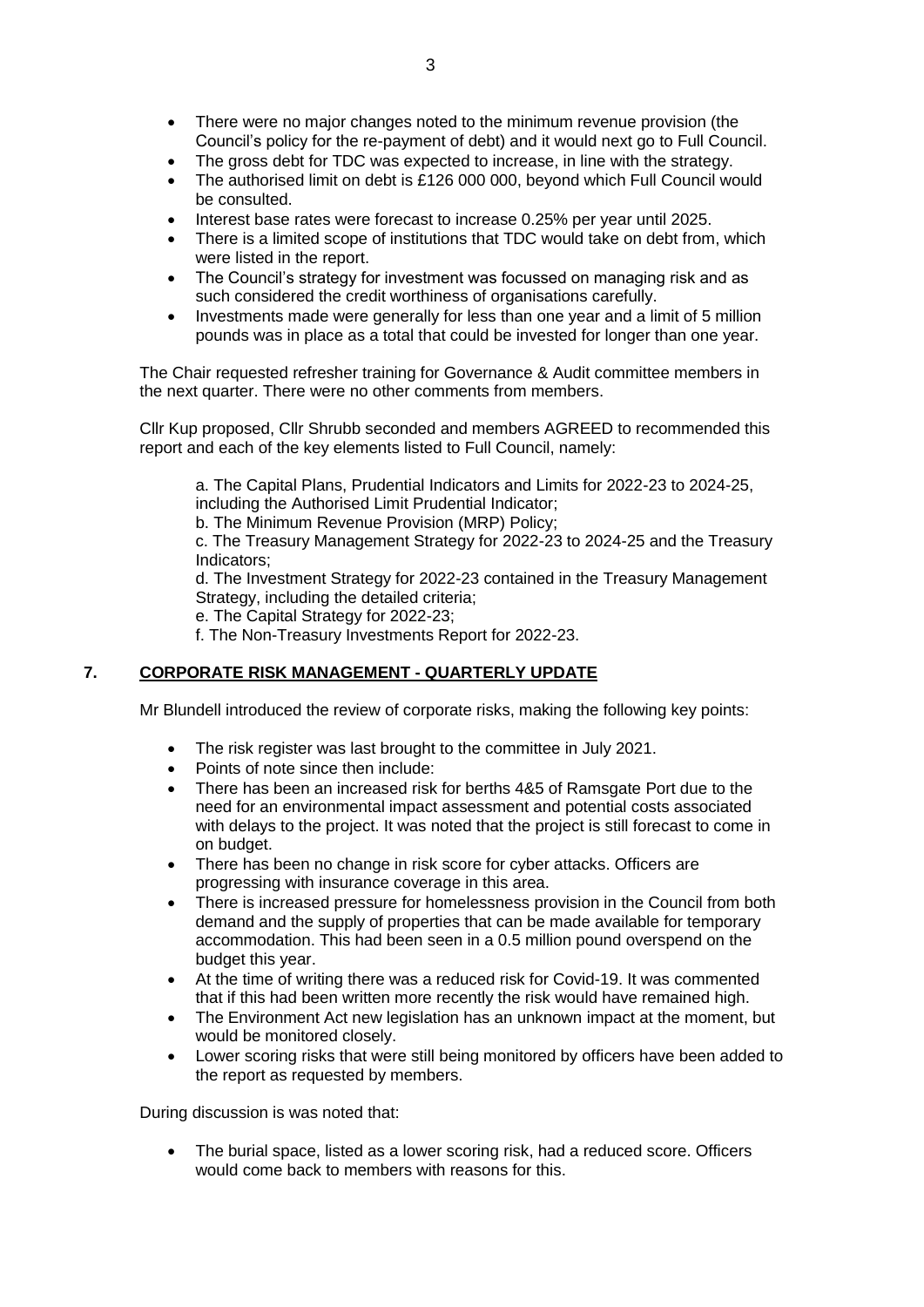- The coastal safety information signage was considered very important and finding funding would be a priority, thus mitigating the risk.
- Since this report was written the marine license application had been withdrawn for berths 4&5 of Ramsgate Port, which could be seen to increase the risk. It was noted that the risk was at its limit and commented that there are action plans in place for all the top risks. The action plans are monitored throughout the lifecycle of that risk. The risk in this case was that further delays would affect the project. TDC were working with partners to manage this as effectively as possible.
- Any recruitment or retention issues within the council would be monitored carefully. Although staff leaving had added pressure to the homelessness sector, there was no particular trend in this area and the Housing service had not been at fault.

Cllr Pugh proposed, Cllr Whitehead seconded and members AGREED to approve the Corporate Risk Management - Quarterly Update.

## **8. ANNUAL GOVERNANCE STATEMENT**

Estelle Culligan, Director of Law and Democracy, introduced the AGS commenting that:

- The Annual Governance Statement had last been considered by the Governance & Audit committee on 28 July 2021.
- When this was last considered it was thought that the annual accounts would be published in September. Due to various delays they haven't yet been published, but it was still considered important to approve the AGS as they must be published before, or at the same time, as the annual audited accounts.
- The document had been brought up to date to include relevant issues since July, including the Statutory Recommendations which were accepted by Full Council on 2 November 2021 and associated processes.
- It was also noted that HR services had been brought in house on 1 September 2021 and the service had integrated well and was a real asset to the Council. This had also been referenced within the document.

In response to a question from members, the head of EKAP clarified that:

 'Lack of External Quality Assessment against the Public Sector Internal Audit Standards is hereby disclosed as non-conformance in the AGS' meant that rather than engaging an EQA, it was deemed sufficient to rely on the self-assessment, to report the non conformance with the standards to members and note it in the AGS. This decision would also be reconsidered in January by the Client Officer Group, the four s.151 officers who govern the EKAP and oversee the quality of the service.

Cllr Pugh proposed, Cllr Shrubb seconded and members AGREED that the Annual Governance Statement 2020/21 be approved and authorised the Leader and Chief Executive to sign it off and for it to be published.

#### **9. 2020-21 EXTERNAL AUDIT PROGRESS REPORT**

Chris Blundell introduced this item on behalf of Grant Thornton, highlighting that:

- Although the audit was still not completed, only 9% of local authority audits were completed by September this year as there had been considerable pressure on the audit industry for various reasons.
- Value for money opinions would be coming in dating back to 2018/19
- Officers were expecting adverse opinions on value for money during 2018/19 to reflect the contract arrangements for monitoring the contracts with East Kent